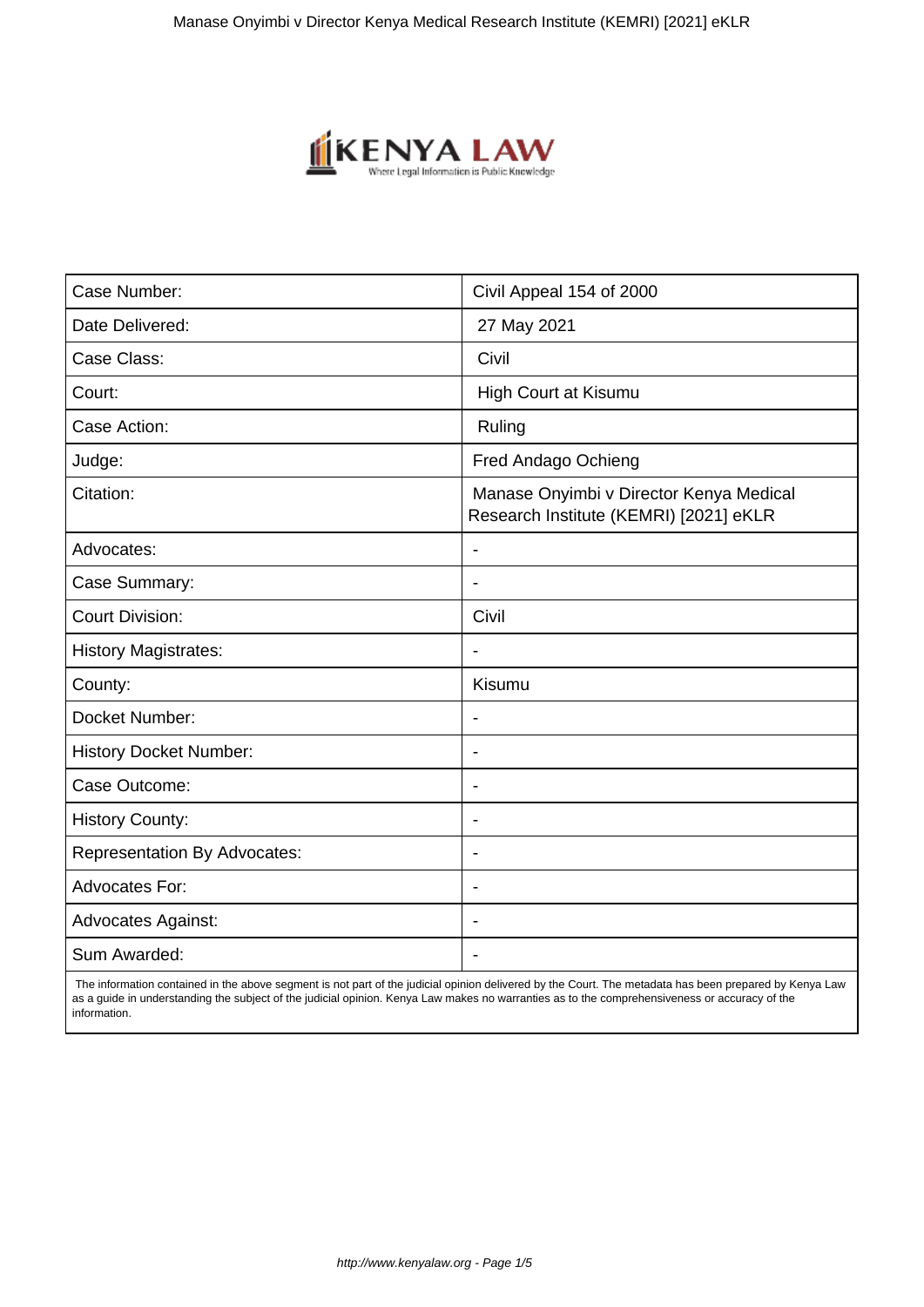## **REPUBLIC OF KENYA**

## **IN THE HIGH COURT OF KENYA**

## **AT KISUMU**

### **CIVIL APPEAL NO. 154 OF 2000**

**DR. MANASE ONYIMBI.........................................................................................................................................................DECREE**

**HOLDER**

**VERSUS**

## **THE DIRECTOR KENYA MEDICAL RESEARCH INSTITUTE (KEMRI)..................JUDGMENT DEBTOR**

## **RULING**

Before me is a task that is not normally undertaken by a Judge. It is the task of determining the exact sum which the Judgement Debtor, **THE DIRECTOR KENYA MEDICAL RESEARCH INSTITUTE (KEMRI)** owes to the Decree Holder, **DR. MANASE ONYIMBI**.

**1.** Such a task is ordinarily undertaken by persons who are far more well-versed in carrying out calculations.

**2.** By his calculations, the Decree Holder asserts that he is owed Kshs 2,677,221, which is made up as follows;

*Principal Amount ……... Kshs 704,532*

*Accrued Interest*

*@ 14% per annum,*

*between 3rd May 2011*

*and 15th June 2020 ….... Kshs 1,972,689*

*SUB-TOTAL ………….Kshs 2,677,221*

*LESS [paid] ………………Kshs 100,000* 

 *BALANCE DUE Kshs 2,577,221*

**3.** By a Ruling dated  $21<sup>st</sup>$  February 2019, the Court of Appeal directed that;

## *"……... the sum awarded by the Judgement dated 15th October, 2010 shall carry interest at 14% p.a from the date of the suit which is 15th June 2000."*

**4.** The Court of Appeal further directed that the Deputy Registrar of the High Court should determine the payments already made to the Applicant, and make appropriate adjustments for accrued interest.

**5.** According to the Judgment Debtor, the figures computed by the Decree Holder were grossly exaggerated. As far as the Judgment Debtor was concerned, the outstanding balance was Kshs 147,357.20, which was made up as follows;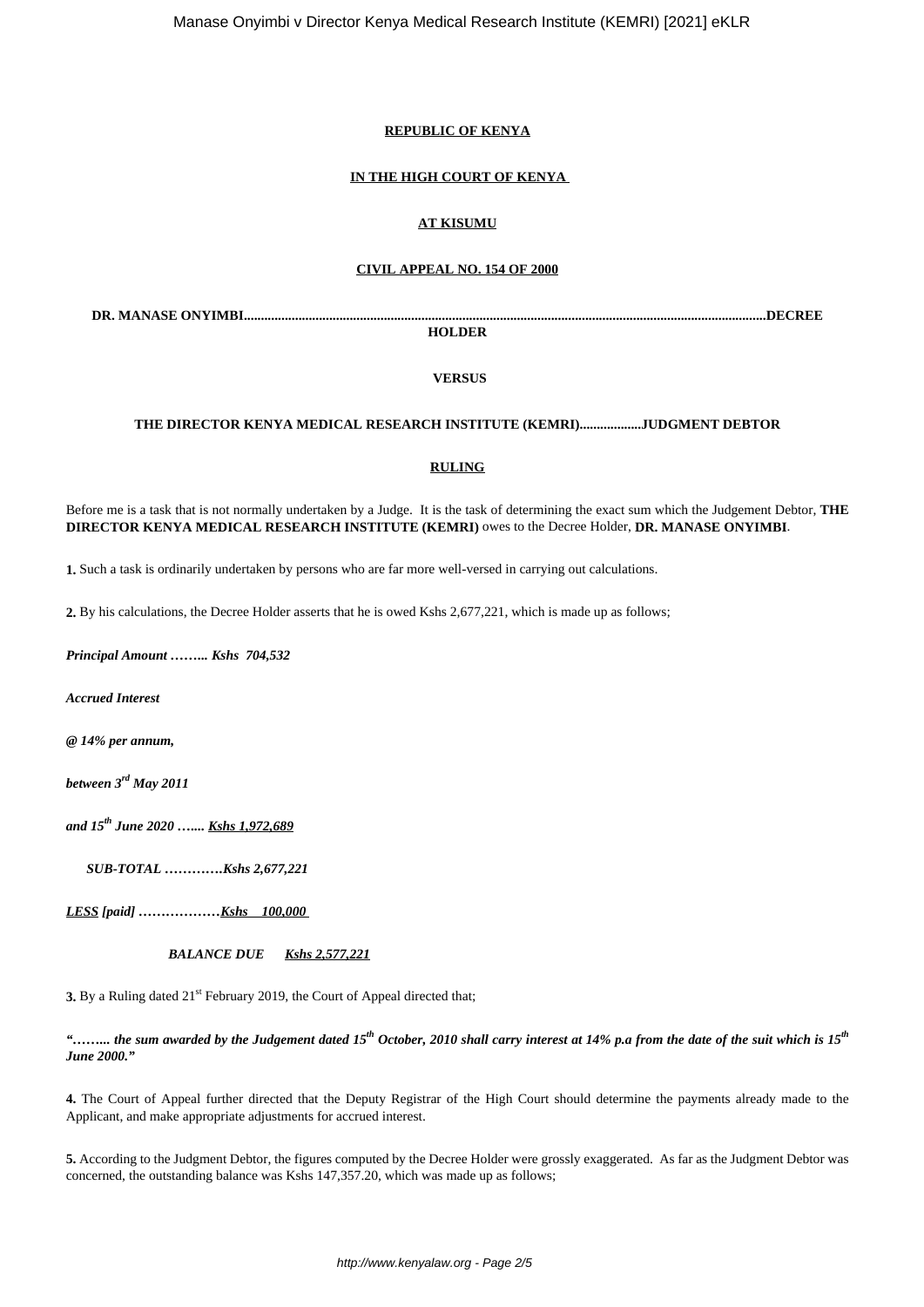*1. Principal Amount …… Kshs 92,752.60*

*2. Interest @ 14% w.e.f*

*15/06/2000 to*

*18/10/2011 …………. Kshs 147,357.20*

*3. Costs at Court of*

*Appeal ………………. Kshs 3,710.05*

 *SUB-TOTAL …. Kshs 264,819.80*

*LESS Paid ………… Kshs 117,462.65*

*BALANCE*

## *Outstanding ……... Kshs 147,357.20*

**6.** In the court file there is a Decree duly signed by the learned Deputy Registrar of the High Court; it is dated 4<sup>th</sup> May 2011.

**7.** The Decree sets out the sums payable to the Plaintiff as follows;

*"Principal Amount ……... Kshs 141,152.00*

 *Interest …………………… Kshs 497,144.00*

 *Decretal Amount ……… Kshs 638,296.00*

 *Decree …………………….Kshs 150.00*

 *Certificate of costs …...Kshs 100.00*

 *TOTAL Kshs 704,532.00"*

**8.** It is evident from the Decree that the single largest component of the decretal amount is on account of Interest.

**9.** The Decree specified that the principal amount was Kshs 141,152/=. Therefore, when the Decree Holder commences his computation on the basis of the sum of Kshs 704,532/= being the principal amount, he acted in error. I so hold because out of that sum of Kshs 704,532/=, there was a sum of Kshs 497,144/=which was on account of Interest.

**10.** On 7th November 2011 the Decree Holder was paid Kshs 117,462.65. The said payment was made up as follows;

*(a) Net Salary ……………. Kshs 92,752.60*

*(b) Costs in the Court*

*of Appeal ……………. Kshs 3,710.05*

*(c) Costs in the High*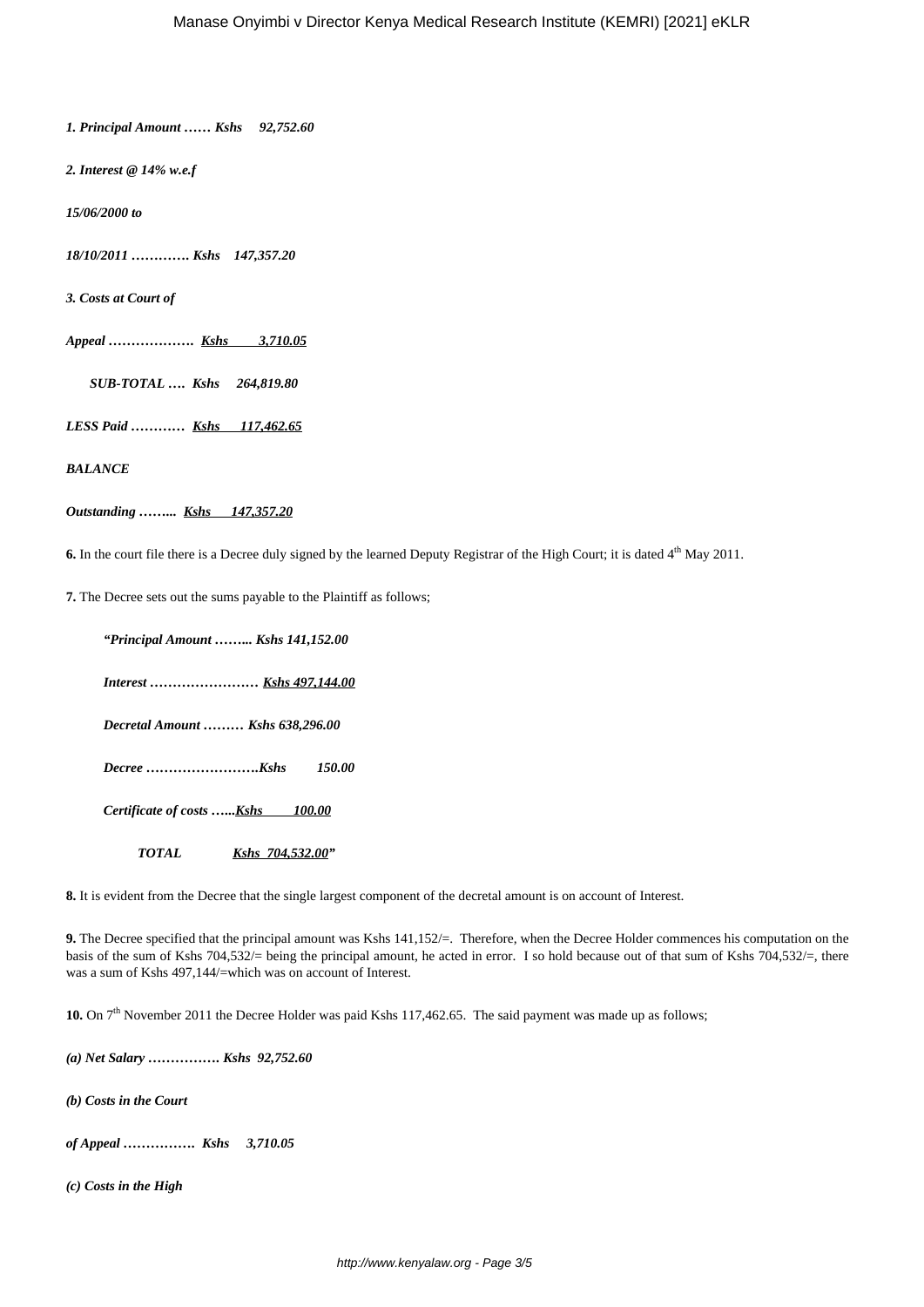*Court ………………… Kshs 21,000.00*

 *TOTAL 117,462.65*

11. As the costs, both in the Court of Appeal and in the High Court, were not reflecting the balance of Kshs 704,532/=, the sums attributable thereto shall be deducted from the payment towards the decretal amount.

**12.** In effect, the Decree Holder paid Kshs 92,752.60, leaving a balance of Kshs 611,779.40.

**13.** As the Court of Appeal had awarded Simple Interest at 14% per annum, it implies that it was only the principal amount that would attract interest.

14. If interest was computed on the whole amount of Kshs 704,532/= that would imply that the said Interest was not only compounded, but also that the costs were also attracting Interest.

**15.** As the Court of Appeal had awarded Interest on the principal sum, it would be an error to compute interest in respect of costs.

**16.** By my calculations, the balance of the principal amount which was outstanding after the Judgement Debtor paid Kshs 92,752.60, is Kshs 48,399.40.

**17.** It is that sum of Kshs 48,399.40 that would continue to attract interest at 14% per annum, from November 2011, until the Judgment Debtor paid off the balance. By my calculations, the Interest earned until now is Kshs 67,759.16, which is made up as follows;

### *48,399.40 x 14 : 100 x 10 = 67,759.16*.

**18.** In order to get the final outstanding amount, the Interest earned would be added to the sum of Kshs 611,779.40, which was left after the Decree Holder remitted Kshs 117,462.65 in November 2011.

**19.** Accordingly, the balance outstanding is now Kshs 679,544.56, which is made up as follows;

*1. Sums payable as per the*

*Decree dated 4th May 2011 … Kshs 704,532.00*

*2. Interest @ 14% on* 

*Kshs 48,399.40 from*

*November 2011 until* 

*2021 ……………………………. Kshs 67,759.16*

 *SUB-TOTAL 772,297.16*

*LESS Paid Kshs 92,752.60*

 *Balance Kshs 679,544.56*

20. It is also noted that on 24<sup>th</sup> March 2021, the Court awarded costs to the Decree Holder, in the sum of Kshs 7,500/=. If that sum has not yet been paid, the Judgment Debtor must pay it, in addition to the sum of Kshs 679,544.56, making a grand total of Kshs 687,044.56.

**21.** It is so ordered.